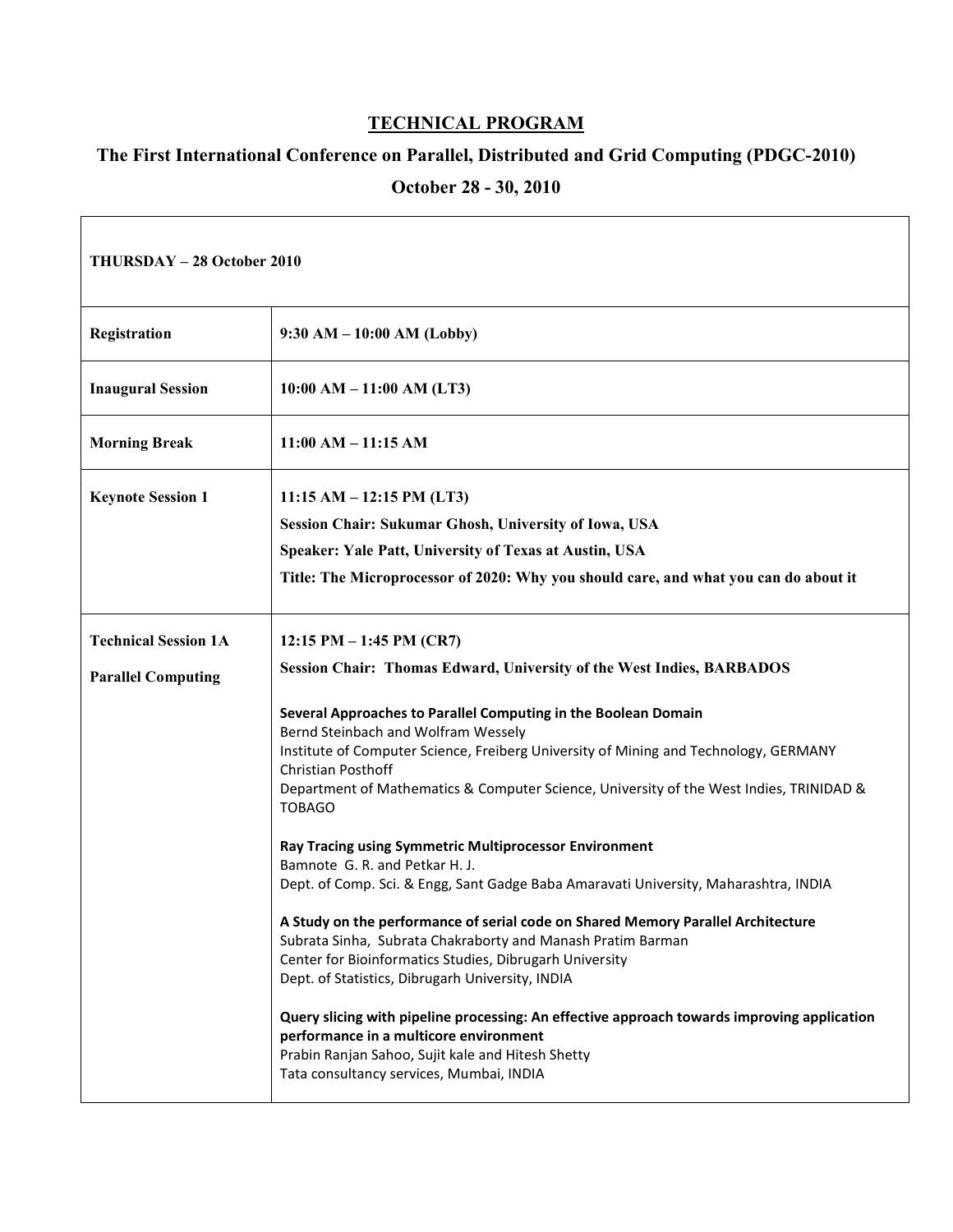|                             | A Scalable Parallel Wavelet Transform Based Finite Element Solver<br>Sarosh Mumtaz Quraishi and Sandeep Kumar                                                                                                                         |
|-----------------------------|---------------------------------------------------------------------------------------------------------------------------------------------------------------------------------------------------------------------------------------|
|                             | Department of Mechanical Engineering, Institute of Technology,<br>Banaras Hindu University, Varanasi-221005, INDIA                                                                                                                    |
| <b>Technical Session 1B</b> | 12:15 PM $-$ 1:45 PM (CR8)                                                                                                                                                                                                            |
| <b>Distributed Systems</b>  | Session Chair: Nabanita Das, Indian Statistical Institute, Calcutta, INDIA                                                                                                                                                            |
|                             | An Efficient Key Management Scheme for Mobile Agents in Distributed Networks<br>Morteza Nikooghadam, Farshd Safaei and Ali Zakerolhosseini<br>Faculty of Electrical and Computer Engineering Shahid Beheshti University, Tehran, IRAN |
|                             | <b>Client cache for PVFS2</b><br>Hugo E. Camacho, Erik Nieto, Antonio F. Díaz, Mancia Anguita and Julio Ortega<br>Department of Computer Architecture and Technology, University of Granada, SPAIN                                    |
|                             | <b>Efficient Scheduling Algorithms for Real-Time Distributed Systems</b><br>Apurva Shah                                                                                                                                               |
|                             | G H Patel College of Engg & Tech., Vallabh Vidyanagar, INDIA<br>Ketan Kotecha                                                                                                                                                         |
|                             | Nirma Institute of Technology, Ahmedabad, INDIA                                                                                                                                                                                       |
|                             | BER Performance Improvement in OFDM Systems using Equalization Algorithms<br>Davinder Saini and Bhasker Gupta                                                                                                                         |
|                             | Department of Electronics and Communication, Jaypee University of Information Technology,<br>Waknaghat, Solan, H.P., 173215, INDIA                                                                                                    |
|                             | A Realistic Model for Runtime Incremental Task Scheduling in Distributed Memory<br><b>Multiprocessor Systems</b>                                                                                                                      |
|                             | <b>Subhasis Mallick</b><br>B.P.Poddar Institute of Management & Technology, Calcutta, INDIA                                                                                                                                           |
|                             | Amitava Sinha                                                                                                                                                                                                                         |
|                             | West Bengal University of Technology, Calcutta, INDIA                                                                                                                                                                                 |
|                             | Scalable link analysis algorithm for a distributed memory environment<br>Joy James Prabhu                                                                                                                                             |
|                             | College of Engineering, Anna University, Chennai, INDIA                                                                                                                                                                               |
| <b>Lunch Break</b>          | 1:45 PM - 2:45 PM (Shastri Bhawan)                                                                                                                                                                                                    |
| <b>Keynote Session 2</b>    | $2:45$ PM $-3:45$ PM (LT3)                                                                                                                                                                                                            |
|                             | <b>Session Chair: Bernd Steinbach, Freiberg University of Mining and Technology, GERMANY</b>                                                                                                                                          |
|                             | Speaker: Raj Buyya, University of Melbourne, AUSTRALIA                                                                                                                                                                                |
|                             | Title: Cloud Computing: The Next Revolution in Information Technology                                                                                                                                                                 |
|                             |                                                                                                                                                                                                                                       |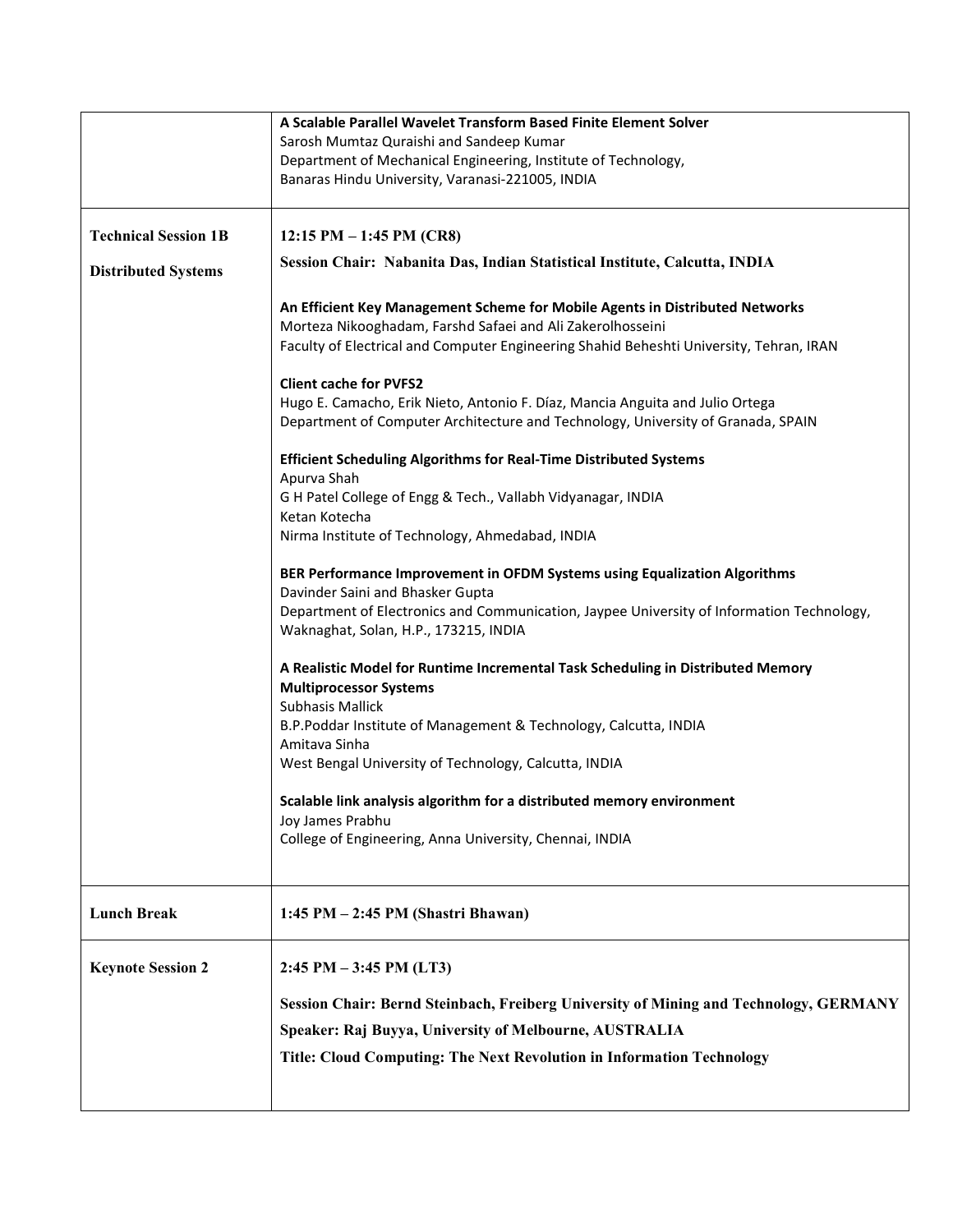| <b>Afternoon Break</b>      | $3:45$ PM $-4:00$ PM                                                                                                                                                                                                                                                                                                                                                                                                                                                                                                                                                                                                                                                                                                                                                                                                                                                                                                                                                                                                                                                                                                                                                                                                                                                                      |
|-----------------------------|-------------------------------------------------------------------------------------------------------------------------------------------------------------------------------------------------------------------------------------------------------------------------------------------------------------------------------------------------------------------------------------------------------------------------------------------------------------------------------------------------------------------------------------------------------------------------------------------------------------------------------------------------------------------------------------------------------------------------------------------------------------------------------------------------------------------------------------------------------------------------------------------------------------------------------------------------------------------------------------------------------------------------------------------------------------------------------------------------------------------------------------------------------------------------------------------------------------------------------------------------------------------------------------------|
| <b>Technical Session 2A</b> | 4:00 PM $-5:30$ PM (CR7)                                                                                                                                                                                                                                                                                                                                                                                                                                                                                                                                                                                                                                                                                                                                                                                                                                                                                                                                                                                                                                                                                                                                                                                                                                                                  |
| <b>Grid Computing</b>       | <b>Session Chair: Jeffrey Elcock, University of the West Indies, BARBADOS</b>                                                                                                                                                                                                                                                                                                                                                                                                                                                                                                                                                                                                                                                                                                                                                                                                                                                                                                                                                                                                                                                                                                                                                                                                             |
|                             | <b>Introduction of a Grid-Aware Portlet for Numerical Calculations</b><br>Hrachya Astsatryan, Vladimir Sahakyan, Yuri Shoukourian, Myasnik Srapyan, Michel Daydé,<br>Aurelie Hurault, Romulus Grigoras<br>Institute for Informatics and Automation Problems, National Academy of Sciences of Armenia,<br>ARMENIA<br>Michel Daydé, Aurelie Hurault, Romulus Grigoras,<br>Institut de Recherche en Informatique de Toulouse, Ecole Nationale Supérieure<br>d'Electrotechnique, d'Electronique, d'Informatique, d'Hydraulique et des Télécommunications,<br><b>FRANCE</b><br>An Efficient Negotiation Based Algorithm for Resources Advanced Reservation Using Hill<br><b>Climbing in Grid Computing System</b><br>Seiiedeh Yasaman Rashida<br>Arak branch, Islamic Azad University, Arak, IRAN<br>Mohammad TeshnehLab<br>Electrical Eng.K.N.Tossi University, Tehran, IRAN<br>Amir Masoud Rahmani<br>Computer Engineering Department, Islamic Azad University science and research branch, Tehran,<br><b>IRAN</b><br><b>Optimized Grid Scheduling Using Two Level Decision Algorithm (TLDA)</b><br>Jayant Umale<br>Department of Computer Engineering, D.J.Sanghvi College of Engineering, Mumbai, INDIA<br>Sunita Mahajan<br>MET's Institute of Computer Science, Bandra(W), Mumbai, INDIA |
|                             | <b>Grid based Real Time Collaborative System</b><br>R.Manavalan, Kishor Gupta, Subrata Chattopadhyay, Mangala                                                                                                                                                                                                                                                                                                                                                                                                                                                                                                                                                                                                                                                                                                                                                                                                                                                                                                                                                                                                                                                                                                                                                                             |
|                             | Centre for Development of Advanced Computing (C-DAC), Bangalore, INDIA                                                                                                                                                                                                                                                                                                                                                                                                                                                                                                                                                                                                                                                                                                                                                                                                                                                                                                                                                                                                                                                                                                                                                                                                                    |
|                             | Scheduling Tasks in Mobile Grid Environment using Mobility based Resource Prediction<br>S.Stephen Vaithiya and S. Mary Saira Bhanu<br>Dept. of Computer Science Engg, National Institute of Technology, Tiruchirappalli, INDIA<br>Adaptive Resource Discovery Models and Resource Selection in Grids<br>Ram mohan Rao Kovvur<br>Dept. of Computer Science and Engg, Vasavi College of Engg, Hyderabad, A.P. INDIA<br>VijayaKumar Kadappa<br>Dept. of Computer Applications, Vasavi College of Engineering, Hyderabad, A.P. INDIA<br>S Ramachandram<br>Department of Computer Science and Engg, Osmania University, Hyderabad, A.P. INDIA<br>A Govardhan<br>Dept. of Computer Science and Engineering, JNT University, Hyderabad, A.P. INDIA                                                                                                                                                                                                                                                                                                                                                                                                                                                                                                                                               |
|                             |                                                                                                                                                                                                                                                                                                                                                                                                                                                                                                                                                                                                                                                                                                                                                                                                                                                                                                                                                                                                                                                                                                                                                                                                                                                                                           |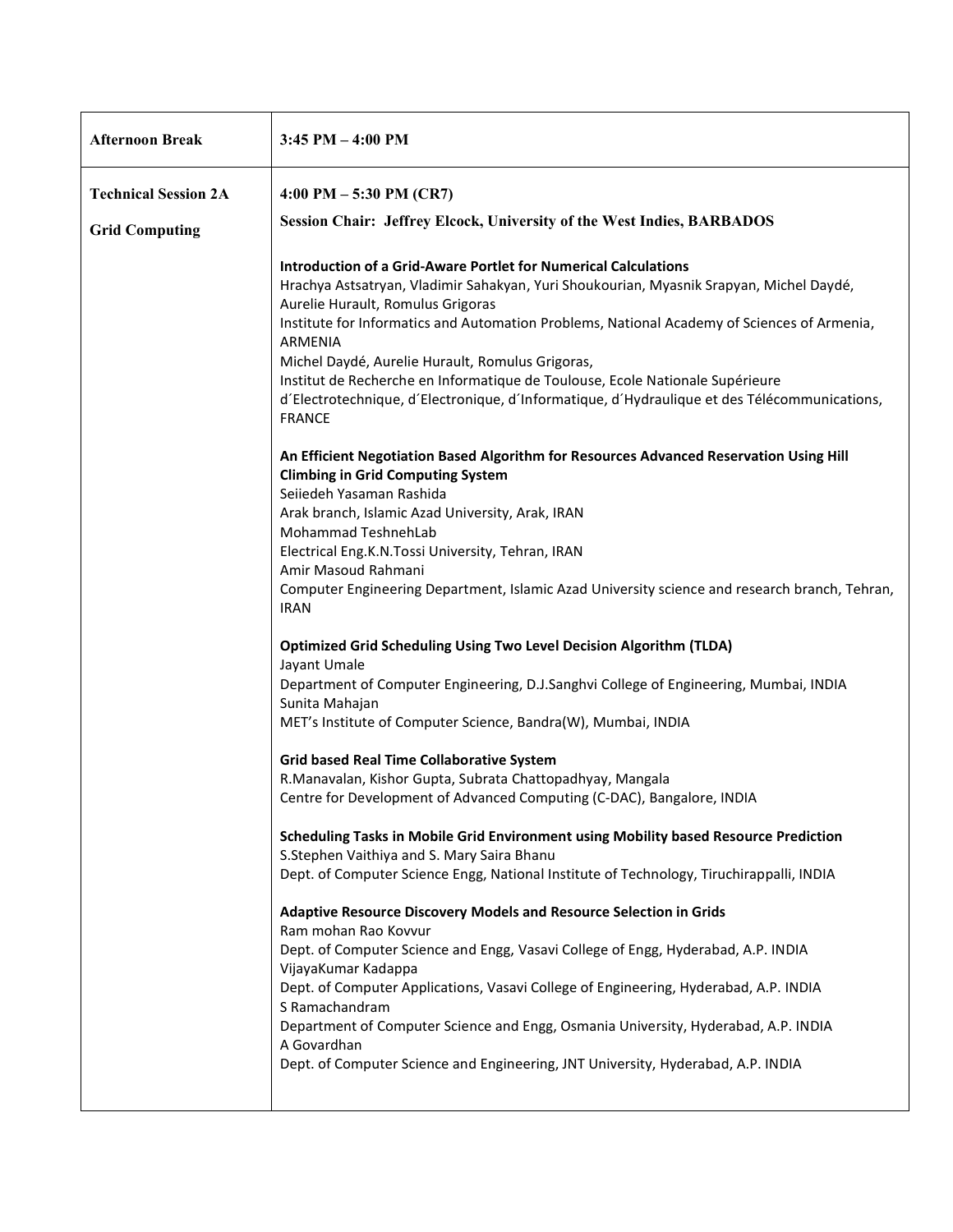| <b>Technical Session 2B</b><br><b>Dependable Computing</b><br>and Systems | 4:00 PM $-5:30$ PM (CR8)<br>Session Chair: Yale Patt, University of Texas at Austin, USA<br><b>Optimizing Resources in Real-time Scheduling for Fault Tolerant Processors</b><br>Radhamani Pillay, Amrita Vishwa Vidyapeetham, Coimbatore, INDIA<br>Senthil Kumar Chandran, AERB-Safety Research Institute, Kalpakkam, INDIA<br>Sasikumar Punnekkat, M"alardalen Real-Time Research Centre, M"alardalen University,<br>V"aster°as, SWEDEN<br><b>Fault Tolerant PVFS2 based on Data Replication</b><br>Erik Nieto, Hugo E Camacho, Antonio F Díaz, Mancia Anguita and Julio Ortega<br>Department of Computer Architecture and Technology, University of Granada, SPAIN<br>A Fast Genetic Algorithm Based Static Heuristic for Scheduling Independent Tasks on |
|---------------------------------------------------------------------------|--------------------------------------------------------------------------------------------------------------------------------------------------------------------------------------------------------------------------------------------------------------------------------------------------------------------------------------------------------------------------------------------------------------------------------------------------------------------------------------------------------------------------------------------------------------------------------------------------------------------------------------------------------------------------------------------------------------------------------------------------------------|
|                                                                           | <b>Heterogeneous Systems</b><br>Gaurav Menghani<br>Department of Computer Engineering,<br>Thadomal Shahani Engineering College, Mumbai, INDIA<br>Recovery of N process deadlock using Auction Theory<br>Pramod Mane, Shalini Gupta and Gautam Bandyopadhyay<br>Department of Information Technology<br>NIT Durgapur, 713209, INDIA<br>A Robust and Fault-Tolerant Distributed Intrusion Detection System<br>Jaydip Sen Innovation Lab, Tata Consultancy Services Ltd., Kolkata, INDIA<br><b>Fault Tolerant Routing Using Improved Safety Vectors</b><br>Rajib K. Das<br>Dept. of Comp. Sci. & Engg., University of Calcutta, Kolkata - 700009, INDIA                                                                                                         |
| <b>Conference Dinner</b>                                                  | 8:00 PM - 10:00 PM (Hotel Destination)                                                                                                                                                                                                                                                                                                                                                                                                                                                                                                                                                                                                                                                                                                                       |
| FRIDAY - 29 October 2010                                                  |                                                                                                                                                                                                                                                                                                                                                                                                                                                                                                                                                                                                                                                                                                                                                              |
| <b>Keynote Session 3</b>                                                  | $9:30$ AM $-10:30$ AM (LT3)<br>Session Chair: Satya P. Ghrera, Jaypee University of Information Technology, INDIA<br>Speaker: Christian Scheideler, University of Paderborn, GERMANY<br><b>Title: Robust Open Internet Services</b>                                                                                                                                                                                                                                                                                                                                                                                                                                                                                                                          |
| <b>Morning Break</b>                                                      | $10:30$ AM $- 11:00$ AM                                                                                                                                                                                                                                                                                                                                                                                                                                                                                                                                                                                                                                                                                                                                      |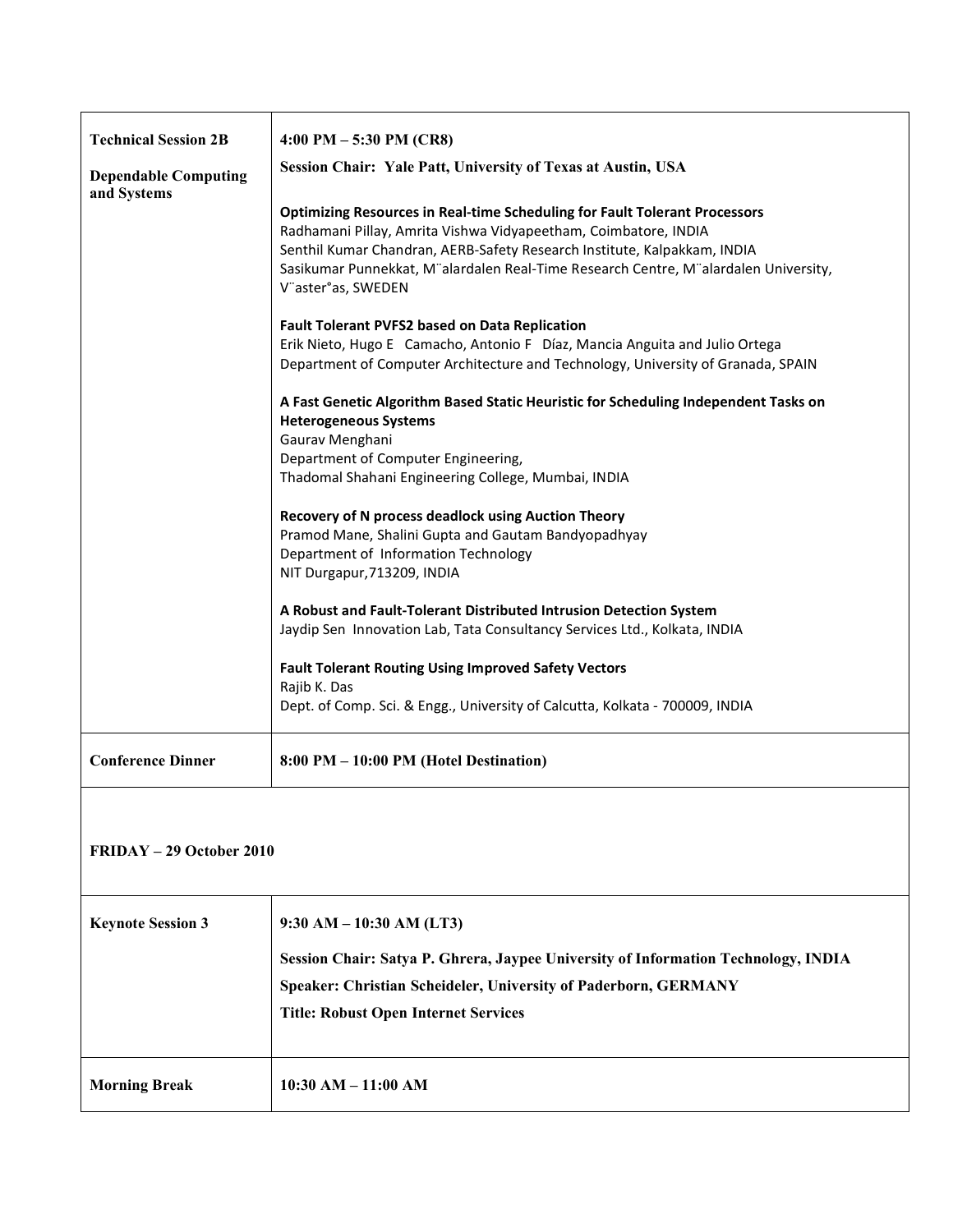| <b>Technical Session 3A</b> | $11:00 AM - 12:30 PM (CR7)$                                                                                                                |
|-----------------------------|--------------------------------------------------------------------------------------------------------------------------------------------|
| Network-Based<br>Computing  | Session Chair: Sukumar Ghosh, University of Iowa, USA                                                                                      |
|                             | Performance Evaluation of a Novel Dimension Order Routing Algorithm for Mesh-of-Tree based<br>Network-on-Chip Architecture                 |
|                             | Kanchan Manna, Santanu Chattopadhyayy, and Indranil Sengupta<br><b>School Of Information Technology</b>                                    |
|                             | Department of Electronics and Electrical Communication Engineeringy                                                                        |
|                             | Indian Institute of Technology, Kharagpur, Kharagpur-721 302, INDIA                                                                        |
|                             | Cooperative Distributed Problem Solving through Ad Hoc Agent Coalitions<br>Vivek Kumar Singh, Subuhi Husaini and Akanksha Singh            |
|                             | Department of Computer Science, Banaras Hindu University, Varanasi, INDIA                                                                  |
|                             | Design and Implementation of Fixed Accounting Strategy for Dynamic IP Based<br><b>Networks</b>                                             |
|                             | Deepa Shenoy, Venugopal K R and Chandrakanth Naikodi                                                                                       |
|                             | Dept. of Computer Science and Engg, University Visveswaraya College of Engineering<br>K. R. Circle, Bangalore - 01, INDIA                  |
|                             | A Heterogeneous Power Efficient Load Balancing Target-Monitoring Protocol for Sensor<br><b>Networks</b>                                    |
|                             | Samayveer Singh and Ajay K Sharma                                                                                                          |
|                             | Department of Computer Science and Engineering                                                                                             |
|                             | National Institute of Technology, Jalandhar, INDIA                                                                                         |
|                             | An Improved Trust Calculation Method for Mobile Adhoc Network<br>Amit Chauhan                                                              |
|                             | Institute of Engineering and Science, IPS Indore, INDIA                                                                                    |
|                             | Protocol to Simulate Application of RFID Technology in Public Transportation System                                                        |
|                             | Deepa Shenoy, Venugopal K R and Chandrakanth Naikodi<br>Dept. of Computer Science and Engg, University Visveswaraya College of Engineering |
|                             | K. R. Circle, Bangalore - 01, INDIA                                                                                                        |
| <b>Technical Session 3B</b> | 11:00 AM $-$ 12:30 PM (CR8)                                                                                                                |
| <b>Security and Privacy</b> | Session Chair: Alok Singh, University of Hyderabad, INDIA                                                                                  |
|                             |                                                                                                                                            |
|                             | Enhanced Implementation of the NTRU-Encrypt Algorithm Using Graphics Cards<br>Abdel Alim Kamal and Amr M. Youssef                          |
|                             | Concordia Institute for Information Systems Engineering                                                                                    |
|                             | Concordia University, Montreal, CANADA                                                                                                     |
|                             | Stopping Communication of Malicious Nodes in MANETs using Authorized Token Chandrakant                                                     |
|                             | N, Swati P Joshi, P Deepa Shenoy and Venugopal K R                                                                                         |
|                             | Department of Computer Science and Engineering, University Visvesvaraya College of                                                         |
|                             | Engineering, Bangalore University, Bangalore, INDIA<br>L M Patnaik                                                                         |
|                             | Defense Institute of Advanced Technology, Pune, INDIA                                                                                      |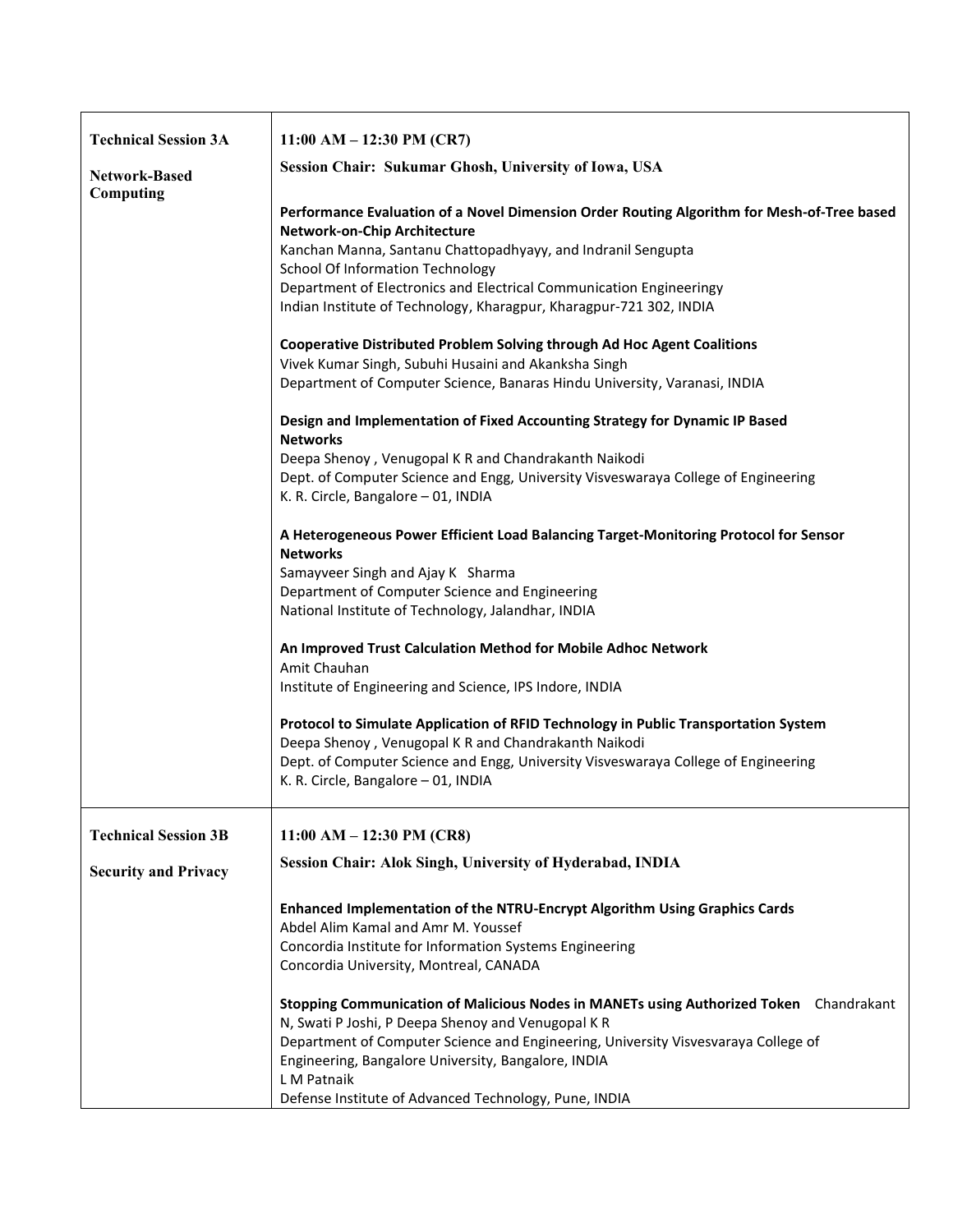|                                       | Randomness Evaluation of Stream Cipher for Secure Mobile Communication<br>Musheer Ahmad and Izharuddin<br>Department of Computer Engineering, ZH College of Engineering and Technology, AMU, Aligarh,<br>202002, INDIA<br>A Novel protocol for Secure Data Storage in Data Grid<br>Sudalai Muthu T<br>Computer Science and engineering, Hindustan university, Chennai, Tamilnadu, INDIA<br>Investigation Analysis to find the Security Vulnerabilities in DHT Oriented Peer to Peer Network<br>Anil Saroliya<br>Department of CS, Amity School of Engineering, AMITY University, Jaipur, Rajasthan, INDIA |
|---------------------------------------|-----------------------------------------------------------------------------------------------------------------------------------------------------------------------------------------------------------------------------------------------------------------------------------------------------------------------------------------------------------------------------------------------------------------------------------------------------------------------------------------------------------------------------------------------------------------------------------------------------------|
| <b>Lunch Break</b>                    | 12:30 PM - 2:00 PM (Shastri Bhawan)                                                                                                                                                                                                                                                                                                                                                                                                                                                                                                                                                                       |
| <b>Technical Session 4A</b>           |                                                                                                                                                                                                                                                                                                                                                                                                                                                                                                                                                                                                           |
| <b>Cluster and Cloud</b><br>Computing | $2:00 \text{ PM} - 3:30 \text{ PM} (\text{CR7})$<br>Session Chair: Raj Buyya, University of Melbourne, AUSTRALIA                                                                                                                                                                                                                                                                                                                                                                                                                                                                                          |
|                                       | <b>Adaptive Scheduling of Workflows on Multicluster Platforms</b><br>Wahid Nasri and Wafa Nafti                                                                                                                                                                                                                                                                                                                                                                                                                                                                                                           |
|                                       | Higher School of Sciences and Techniques of Tunis, Department of Computer Science, 1008 Tunis,<br><b>TUNISIA</b>                                                                                                                                                                                                                                                                                                                                                                                                                                                                                          |
|                                       | Window based security-sensitive scheduling for real-time application on cluster<br>Rajib Lochan Jana, Rama Shankar Yadav and Sarsij Tripathi<br>Dept. of Comp. Sci. & Engg, Motilal Nehru National Institute of Tech., Allahabad, INDIA                                                                                                                                                                                                                                                                                                                                                                   |
|                                       | E-DEEC- Enhanced Distributed Energy Efficient Clustering Scheme for heterogeneous WSN                                                                                                                                                                                                                                                                                                                                                                                                                                                                                                                     |
|                                       | Parul Saini and Ajay.K.Sharma<br>Department of Computer Science & Engg., Dr. B. R. Ambedkar National Institute of Technology,<br>Jalandhar, Punjab, 144011, INDIA                                                                                                                                                                                                                                                                                                                                                                                                                                         |
|                                       | Implementing Digital Signature with RSA Encryption Algorithm to Enhance the Data Security in<br><b>Cloud Computing</b>                                                                                                                                                                                                                                                                                                                                                                                                                                                                                    |
|                                       | Uma Somani and Kanika Lakhani<br>Somany Institute of Technology & Management, Rewari, INDIA                                                                                                                                                                                                                                                                                                                                                                                                                                                                                                               |
|                                       | Manish Mundra<br>Global Logic Private Limited, Pune, INDIA                                                                                                                                                                                                                                                                                                                                                                                                                                                                                                                                                |
|                                       | <b>Ensuring Data Storage Security in Cloud Computing using Sobol Sequence</b><br>Pasupuleti Syam Kumar, R Subramanian and Thamizh Selvam D<br>Dept of Computer Science, School Of Engineering,<br>Pondicherry University, Puducherry. INDIA                                                                                                                                                                                                                                                                                                                                                               |
|                                       | Cloud Computing: New challenge to the entire computer industry<br>Peeyush Mathur and Nikhil Nichal<br>Department of Computer Engineering                                                                                                                                                                                                                                                                                                                                                                                                                                                                  |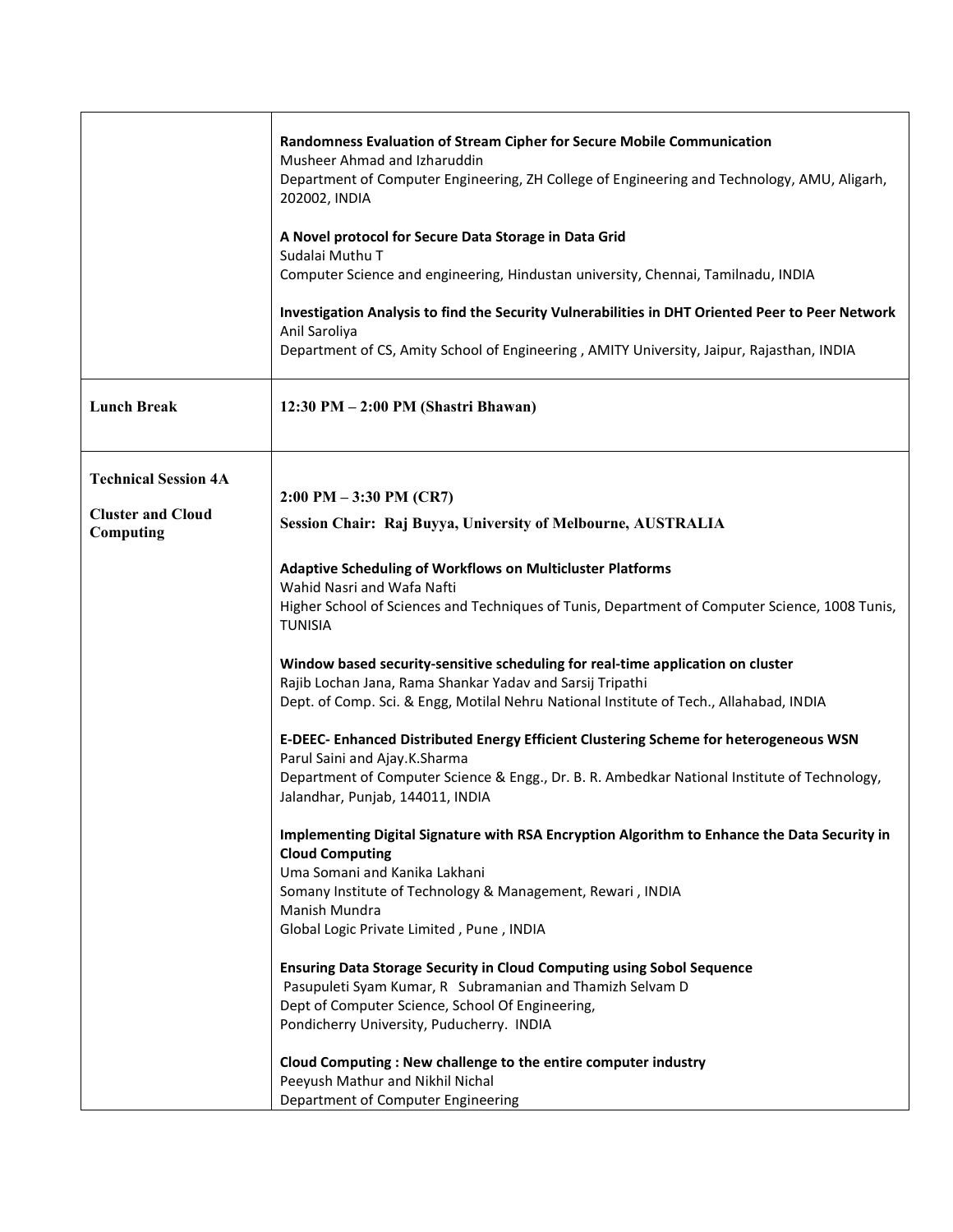|                                                    | Sobhasaria Engineering College, Sikar, INDIA                                                                               |
|----------------------------------------------------|----------------------------------------------------------------------------------------------------------------------------|
| <b>Technical Session 4B</b>                        | $2:00 \text{ PM} - 3:30 \text{ PM} \text{ (CR8)}$                                                                          |
|                                                    | Session Chair: Bernd Steinbach, Freiberg University of Mining and Technology, GERMANY                                      |
| <b>Wireless Networks</b>                           |                                                                                                                            |
|                                                    | Localized Algorithm for Connected Set Cover Partitioning in Wireless Sensor Networks                                       |
|                                                    | Nargis Pervin, Dipankar Layek, Nabanita Das                                                                                |
|                                                    | Indian Statistical Institute, 203, B. T. Road, Kolkata-700108, INDIA                                                       |
|                                                    | Performance Analysis of a Fuzzy Logic Based Adaptive Call Admission Control over<br><b>Heterogeneous Wireless Networks</b> |
|                                                    | Asish K Mukhopadhyay                                                                                                       |
|                                                    | Dept. of Electronics & Comm. Engg                                                                                          |
|                                                    | Dr. B C Roy Engineering College, Durgapur, 713206, INDIA                                                                   |
|                                                    | Sajal Saha<br>Dept. of Computer Applications, Narula Institute of Technology, Kolkata, 700109, INDIA                       |
|                                                    | On Throughput Optimization of Multichannel Single Interface 802 11 Protocol in Wireless Mesh<br><b>Networks</b>            |
|                                                    | Mushtaq Hussain and Qazi Ijaz Ali                                                                                          |
|                                                    | Institute of Business and Management Sciences, Agricultural University, Peshawar, PAKISTAN                                 |
|                                                    | Fazl e Hadi                                                                                                                |
|                                                    | Bahria University, Islamabad, PAKISTAN                                                                                     |
|                                                    | A Handoff Management for Next Generation Wireless Systems                                                                  |
|                                                    | Debabrata Sarddar, Joydeep Banerjee and Souvik Kumar Saha                                                                  |
|                                                    | Dept. of Electronics and Telecommunication Engg, Jadavpur University, Kolkata, INDIA                                       |
|                                                    | Tapas Jana<br>Dept. of Electronics and Comm. Engg, Netaji Subhash Engg College, Kolkata, INDIA                             |
|                                                    |                                                                                                                            |
|                                                    | An IPC Key Management Scheme for Wireless Sensor Network                                                                   |
|                                                    | Ritu Sharma, Yogesh Chaba and Yudhvir Singh                                                                                |
|                                                    | Dept. of Comp. Sci. and Engg., Guru Jambheshwar University of Sci & Tech, Haryana, INDIA                                   |
|                                                    | Learning With Distributed Data in Wireless Sensor Network                                                                  |
|                                                    | Meenakshi Panda, P M Khilad and T Panigrahi                                                                                |
|                                                    | Department of ECE, National Institute of Technology Rourkela-769008, INDIA                                                 |
| <b>Afternoon Break</b>                             | $3:30$ PM $-4:00$ PM                                                                                                       |
|                                                    |                                                                                                                            |
| <b>Technical Session 5A</b>                        | 4:00 PM $-5:30$ PM (CR7)                                                                                                   |
| <b>Multimedia and Service</b><br><b>Networking</b> | Session Chair: Manu Sood, Himachal Pradesh University, INDIA                                                               |
|                                                    | A Swarm Intelligence Approach to the Minimum Reload Cost Spanning Tree Problem                                             |
|                                                    | Abobakr Khalil and Alok Singh,                                                                                             |
|                                                    | Department of Computer & Information Sciences, University of Hyderabad, INDIA                                              |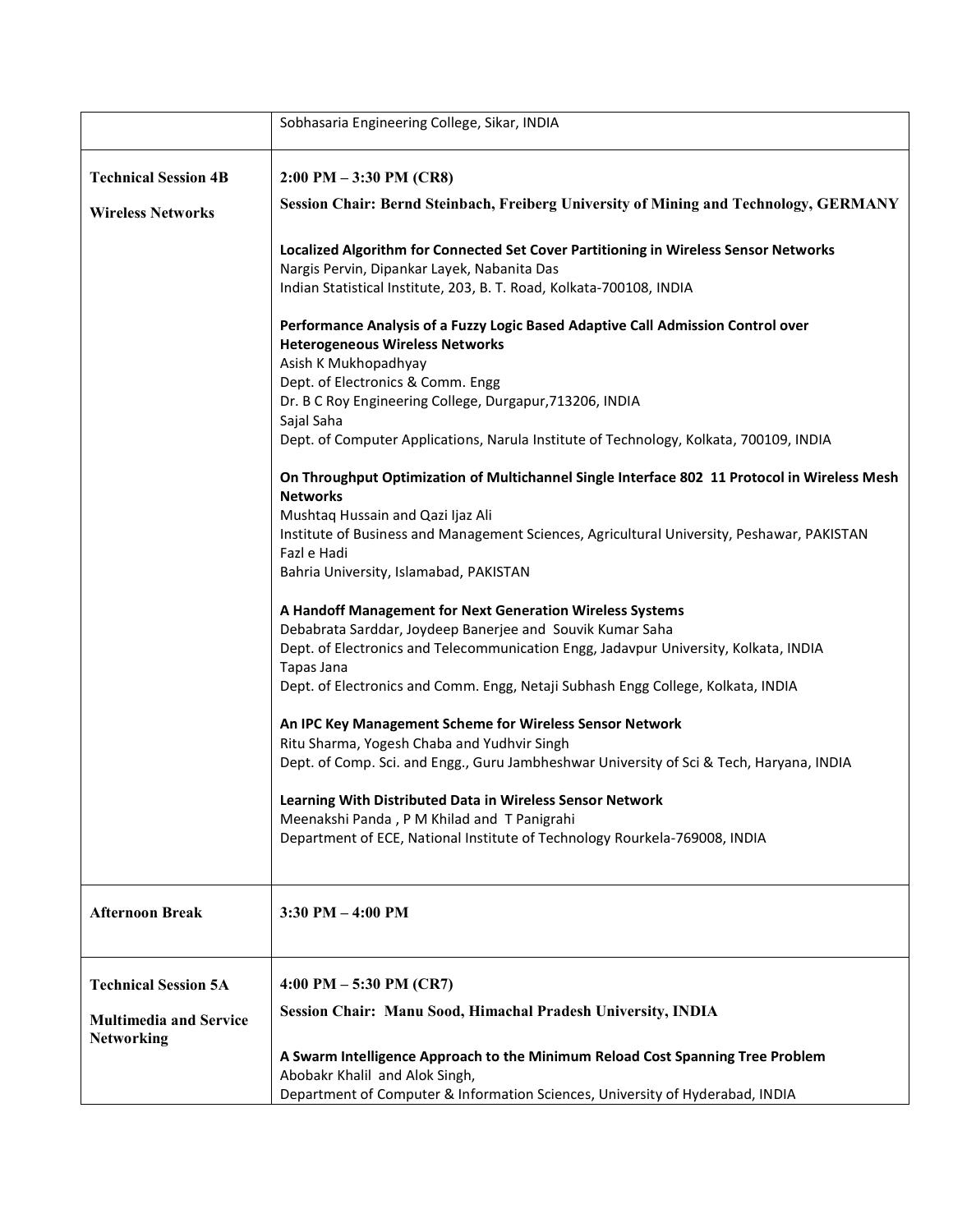|                                                        | Performance Evaluation of Constrained Flooding Routing Protocol for WSNs Based on Path Loss<br><b>Exponent</b><br>Deepti Gupta and Ajay K Sharma<br>Department of Computer Science and Engineering, National Institute of Technology, Jalandhar,<br>Punjab, INDIA                                                                     |
|--------------------------------------------------------|---------------------------------------------------------------------------------------------------------------------------------------------------------------------------------------------------------------------------------------------------------------------------------------------------------------------------------------|
|                                                        | Performance Isolation and Scheduler Behavior<br>Gaurav Somani<br>LNM-IIT, Jaipur, Rajasthan, INDIA<br>Sanjay Chaudhary<br>DA-IICT, Gandhinagar, Gujarat, INDIA                                                                                                                                                                        |
|                                                        | An efficient multi code assignment scheme to reduce call establishment delay for WCDMA<br>networks<br>Davinder Saini and Vipin Balyan<br>Dept. of Electronics and Communication Engg, JUIT, Solan, H.P., INDIA                                                                                                                        |
|                                                        | Efficient Energy Constrained Scheduling Approach for Dynamic Real Time System<br>Ranvijay and Rama Shankar Yadav<br>Department of Computer Science and Engineering, Motilal Nehru National Institute of<br>Technology, Allahabad, INDIA<br>Smriti Agrawal<br>Department of Computer Science and Engineering, JUIT, Solan, H.P., INDIA |
| <b>Technical Session 5B</b><br><b>Web Applications</b> | 4:00 PM $-5:30$ PM (CR8)<br><b>Session Chair: Dietmar Tutsch, University of Wuppertal, GERMANY</b>                                                                                                                                                                                                                                    |
|                                                        | Performance analysis of Web services in mobile environment using SWN and WAP protocol<br>Fatoumata BALDE, Mbaye SENE and Youssou KASSE<br>Laboratoire Lamsade, Universit 'e ParisDauphine, FRANCE                                                                                                                                     |
|                                                        | Compilation Server - Design and Implementation<br>Mrudula Nimbarte<br>Computer Engg. Dept., Bapurao Deshmukh College of Engg., Sevagram, Wardha, MS, INDIA<br>Smita Nagtode<br>Electronics & Telecommunication Department, Datta Meghe Institute of Engineering,<br>Sawangi(Meghe), Wardha, MS, INDIA                                 |
|                                                        | A Novel Approach for Selection of Semantic Web Services in Service-Oriented Goal Based<br>Framework<br>Ujjal Marjit, Umasankar Debnath, Abhik Kumar De and Utpal Biswas<br>CIRM, University of Kalyani, Nadia, W.B., INDIA                                                                                                            |
|                                                        | AKSHR: A Novel Framework for a Domain-specific Hidden Web Crawler<br>Komal Kumar Bhatia and A.K. Sharma<br>Department of Computer Engineering, YMCA Institute of Engineering, Faridabad, INDIA                                                                                                                                        |
|                                                        | An Efficient Approach to Web Page Classification using Non-Linear Cellular Automata<br>Anirban Kundu and Debasis Roy<br>11/D, Balai Mistry Lane, Howrah-711103, West Bengal, INDIA                                                                                                                                                    |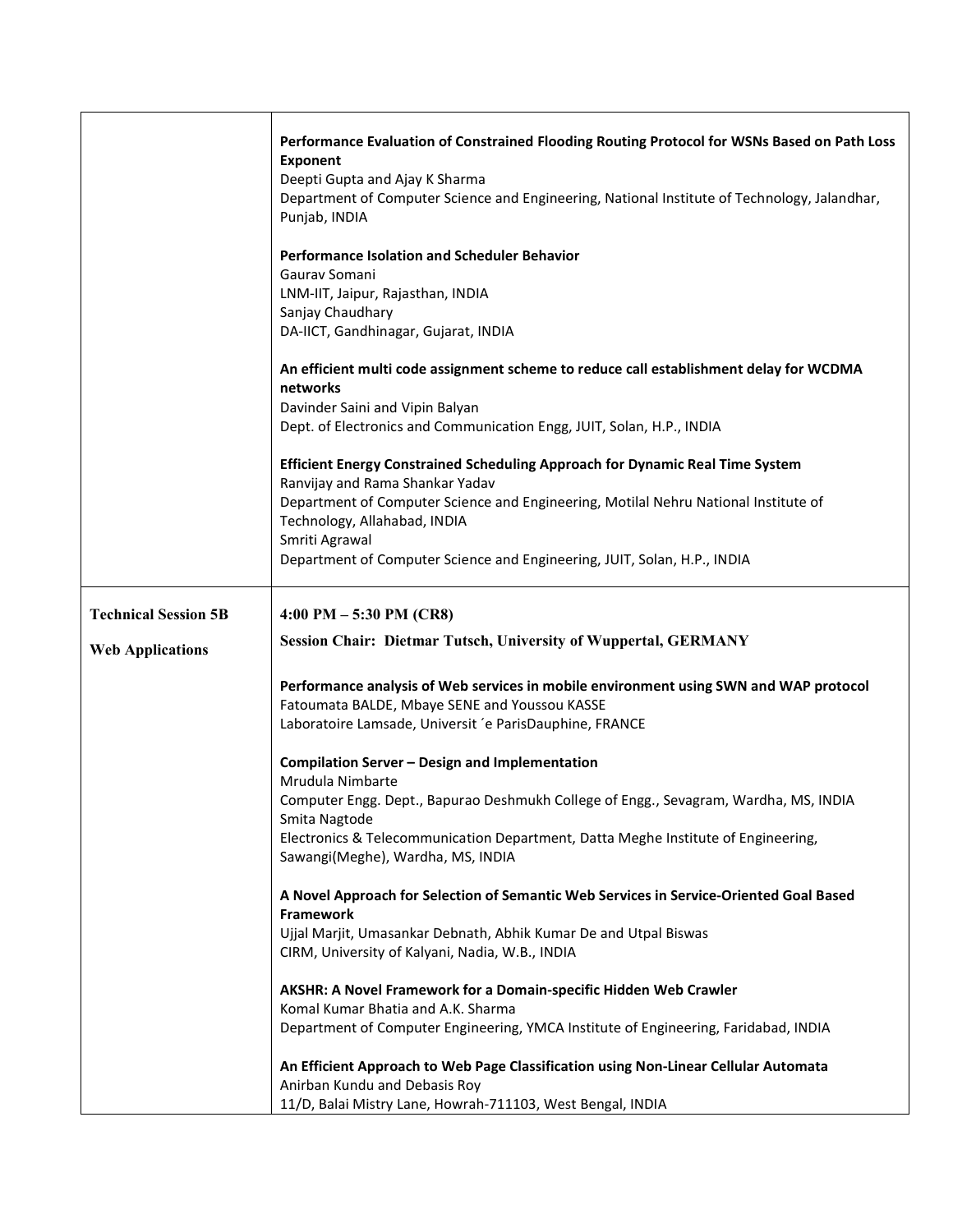| Cultural<br>Function and<br><b>Dinner</b>                    | 7:30 PM - 10:00 PM (JUIT Campus)                                                                                                                                                                                                                                                                                                   |  |
|--------------------------------------------------------------|------------------------------------------------------------------------------------------------------------------------------------------------------------------------------------------------------------------------------------------------------------------------------------------------------------------------------------|--|
|                                                              | <b>SATURDAY – 30 October 2010</b>                                                                                                                                                                                                                                                                                                  |  |
| <b>Keynote Session 4</b>                                     | $9:30$ AM $-10:30$ AM (LT3)<br>Session Chair: Pranay Chaudhuri, Jaypee University of Information Technology, INDIA<br><b>Speaker: Dietmar Tutsch, University of Wuppertal, GERMANY</b><br><b>Title: Reconfigurable Parallel Computing</b>                                                                                          |  |
| <b>Morning Break</b>                                         | $10:30$ AM $- 10:45$ AM                                                                                                                                                                                                                                                                                                            |  |
| <b>Technical Session 6A</b><br><b>Peer-to-Peer Computing</b> | 10:45 AM $-$ 12:15 PM (CR7)<br>Session Chair: Christian Scheideler, University of Paderborn, GERMANY                                                                                                                                                                                                                               |  |
|                                                              | An Efficient Lookup Algorithm for Dynamic Peer-to-Peer Chord<br>Ashok Kumar Ojha and Krishna Kant<br>Department of Computer Science and Engineering<br>Motilal Nehru National Institute of Technology, Allahabad - INDIA<br>Swarm Intelligence based Resource Allocation Algorithm for Cognitive Radio Network                     |  |
|                                                              | Siba K. Udgata, K. Praveen Kumar and Samrat L. Sabat<br>School of Physics, University of Hyderabad, Hyderabad, 500046, INDIA<br>Decentralized P2P Grid Resources Discovery Model in LC-Trie Structured overlays                                                                                                                    |  |
|                                                              | Priyanka Vashisht and Anju Sharma<br>#125 street no. 4A sidhu colony Patiala, INDIA<br>Fast Handoff Mechanism in WLANs Based on Neighbor Graph                                                                                                                                                                                     |  |
|                                                              | Debabrata Sarddar and Tarasankar Patra<br>Dept. of Electronics and Telecomm. Engg., Jadavpur University, Kolkata, INDIA<br>Tapas Jana<br>Dept. of Electronics and Comm. Engg., Netaji Subhash Engg College, Kolkata, INDIA<br><b>Utpal Biswas</b><br>Dept. of Computer Science and Engg, University of Kalyani, Nadia, W.B., INDIA |  |
|                                                              | IMCC Protocol in Heterogeneous Wireless Sensor Network for High Quality Data Transmission<br>in Military Applications<br>Kakelli Anil Kumar<br>Dept of IT, Anurag Engg, College, JNTUH, Kodad, AP, INDIA                                                                                                                           |  |